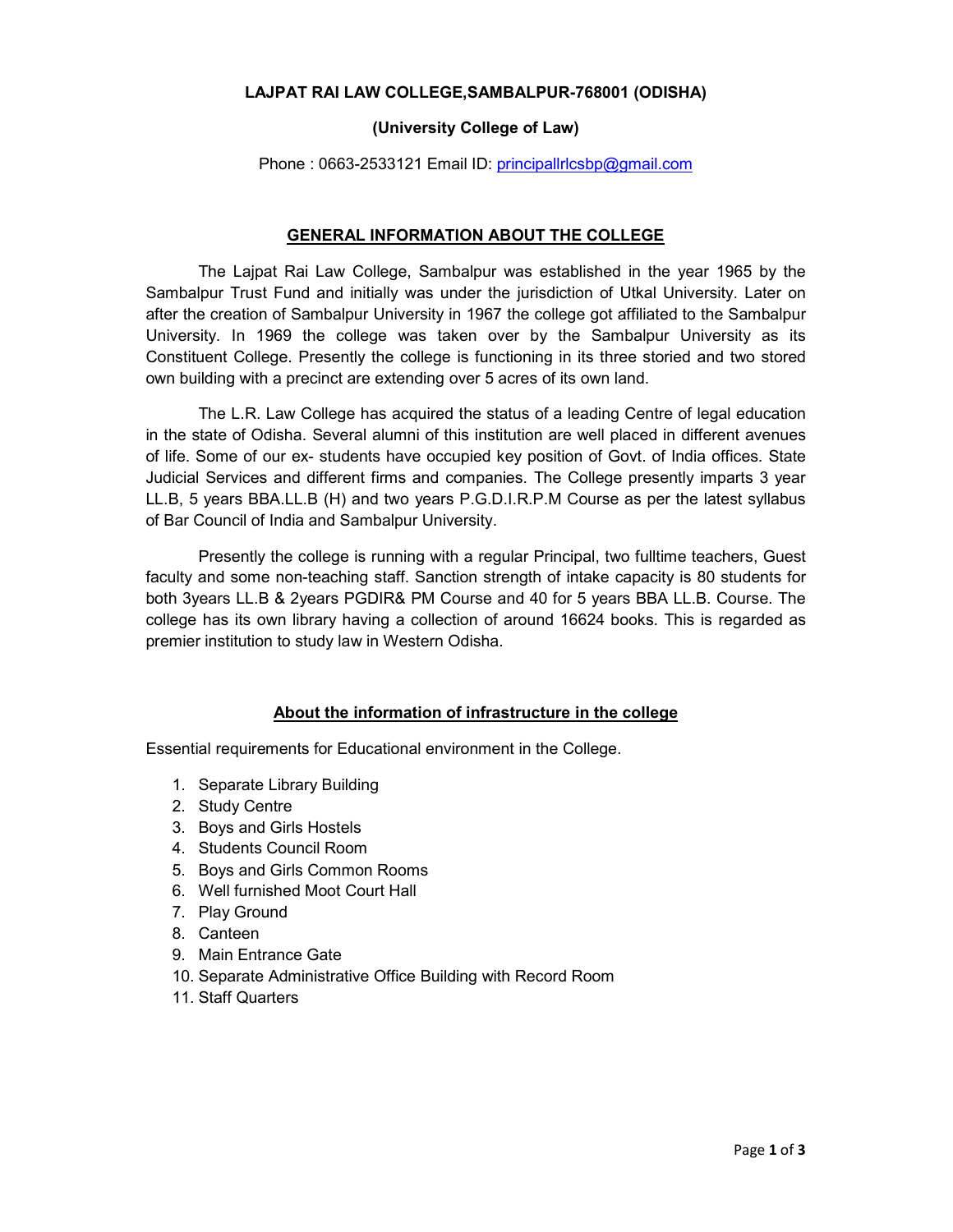# **Details of Faculty Members**

| SI.No.         | Name and Contacts                                                        | Designation               | Qualification         |  |
|----------------|--------------------------------------------------------------------------|---------------------------|-----------------------|--|
| 1              | Dr. Bijayananda Behera<br>91-9438509782<br>drbijayanandabehera@gmail.com | Principal                 | M.A., LL.M.,<br>Ph.D. |  |
| $\overline{2}$ | Dr. Laxmikanta Das<br>9937739772<br>laxmikantadas69@gmail.com            | Lecturer                  | LL.M., Ph.D.          |  |
| $\overline{3}$ | Dr. Bikram Ku. Das<br>91-9438221122<br>bikramdash2011@gmail.com          | Lecturer                  | LL.M., Ph.D.          |  |
| 4.             | Dr. Krushna Chandra Dalai<br>09437262098<br>dr.kchdalai@gmail.com        | Lecturer<br>(Contractual) | M.A., LL.M.,<br>Ph.D. |  |

# **Details of the Non-Teaching Staff**

| SI.No.         | Name                   | Designation            |
|----------------|------------------------|------------------------|
| 1              | Sri Sushanta Ku. Padhi | <b>Section Officer</b> |
| $\overline{2}$ | Sri Raj Kishor Padhi   | Senior Asst.           |
| 3              | Sri Jaya Prakash Panda | Tech. Asst. (Library)  |
| 4              | Sri Rajib Lochan Das   | <b>Library Attnd</b>   |
| 5              | Sri Santosh Ku. Das    | Office Asst.           |
| 6              | Sri Dharmaraj Dalpat   | Office Asst.           |
| 7              | Sri Chhabila Naik      | Watchman               |
| 8              | Sri Tankadhar Deep     | Sweeper cum Watchman   |